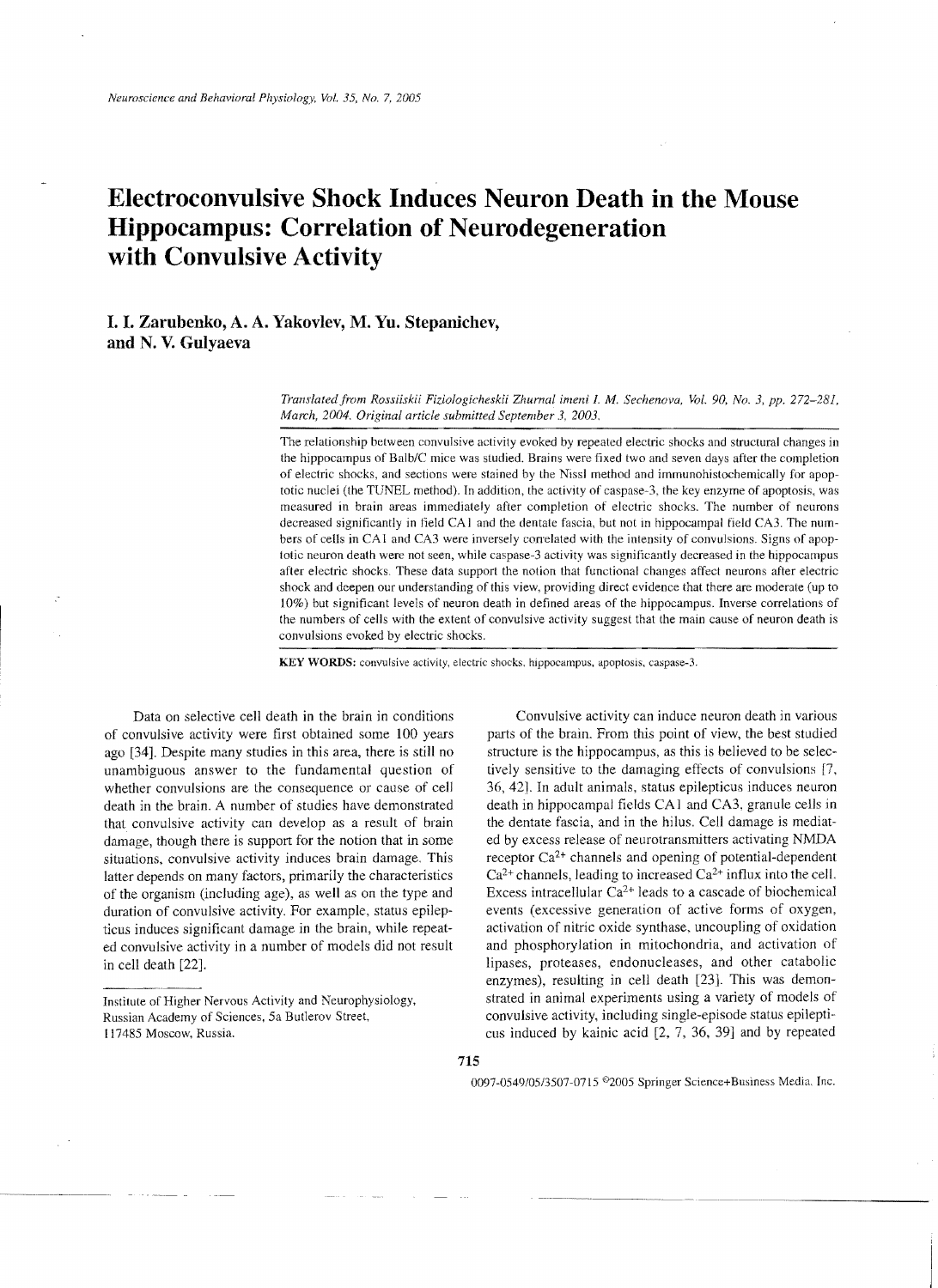convulsions in electric shock [11, 42, 49] or chemical [1, 38] kindling. Along with their fundamental relevance, studies of this type are important for the clinical aspects of epilepsy, because clinical observations, neuropsychological investigations, biochemical studies, and tomographic data indicate that repeated convulsions induce neuron damage in the brains of patients [12]. Thus, recently obtained clinical data from MRI and PET investigations have shown that patients with temporal epilepsy have reductions in hippocampal volume and neuron density in the ipsilateral episode focus of the hemisphere. Changes in the hippocampus are thus worsened with increases in the duration of epilepsy [12, 24, 31, 45].

The question of the mechanisms of hippocampal cell death in convulsive activity also remains open, as some authors have described neuron death as a result of apoptosis, others as a result of necrosis [11, 39, 42, 49]. On the other hand, the formation of new neurons in the hippocampus (neurogenesis) has been described in conditions of convulsion-evoked cell death [29, 40, 41], this evidently representing a repair (compensatory) process.

The maximum electric shock model (generalized convulsive activity resulting from the action of electric currents on animals) has a number of features distinguishing it from thc models mentioned above. On the one hand, application of single electric shocks in this model is used as an tory test for screcning of antiepileptic agents [48]. On the other hand, repeated electric shocks in animals provide a complete analog of electroconvulsive therapy, which continues in clinical use for the treatment of patients with a number of mental illnesses, especially drug-resistant depression [16] resulting from schizophrenia and mania [5, 15]. The proeedure consists of a series of electric shocks provoking generalized convulsive seizures. Treatment courses usually last 2.5 weeks. The standard treatment protocol consists of eight electric shock sessions separated by 48-h intervals [5].

Electroconvulsive therapy is regarded as one of the safest approaches to the treatment of mental illnesses and produces no significant structural changes in the brain [6]. Nonetheless, data have been reported that electric shocks lead to long-lasting functional and anatomical changes in the rat brain [18]. In particular, repeated electric shocks induced long-lasting increases in synaptic efficiency in the dentate fascia [44]. Anomalous axon sprouting has also been observed, in granule cells of the dentate fascia, after electric shocks [461. Some authors [10, 17] have reported increases in the amplitude of the population spike, lasting at least three months after the last electric shock treatment. On the other hand, the treatment has been shown to have protective effects. Thus, Masco et al. [30] found that electric shocks prevented apoptotic cell death in the hippocampus after adrenalectomy, while Kondratyev et al. [25] showed that shocks protected against apoptosis induced by convulsions evoked by kainic acid.

The question of whether cell death occurs in electric shocks remains open. Gombos et al. [18] did not see any significant reduction in the number of cells in the hip-

## **716 Zarubenko, Yakovlev, Stepanichev, and Gulyaeva**

poeampus after electric shocks. Nonetheless, activation of neurogenesis in the hippocampus as a result of electric shocks [29,40] may be a compensatory response to neuron death, as described in other situations.

The aims of the present work were to:

1) determine whether neuron death occurs in the hippocampus after convulsive activity evoked by electric shocks using quantitative assessment of the numbers of cells in hippocampal fields;

2) determine, if cell death was observed, whether it occurs via the apoptotic pathway;

3) to determine whether there is a quantitative relationship between cell death in the hippocampus and convulsive activity induced by electric shocks.

## **METHODS**

**Study system and experimental protocol.** Studies were performed using 49 female *BalblC* mice weighing 18-22 g. Animals were kept with a 12-h light cycle (daytime: 8:00-20:00; night-time: 20:00-8:00) with free access to water and food. Mice were divided randomly into three control and three experiments groups. Animals of the group for biochemical investigations were decapitated immediately after the last electric shock, and brain tissues were used for measurements of the enzyme caspase-3 ( $n = 12$ ). Two groups of mice were used for morphological studies: I) animals decapitated two days after the last electric shock session ( $n = 11$ ) and 2) animals decapitated seven days after the last electric shock session  $(n = 11)$ . Each control group (one in the biochemical experimental series and two in the morphological series) consisted of five animals.

**Electric shocks.** As shown above, repeated electric shocks are an analog of electroconvulsive therapy used in clinical practice [5, 15]. The procedure consists of a series of electric shocks indueing generalized convulsions. Treatment courses usually last 2.5 weeks and consisted of eight sessions of electric shocks with intervals of 48 h [5]. We used a similar protocol, as close as possible to the clinical protocol, in our experiments in mice, as described by Scott et al. [40]. Experimental groups of animals were subjected to electric shocks every other day from 11 :00 to 14:00, with a total of eight treatments. A direct electric current (35 mA, 0.2 sec) was applied via transcorneal electrodes. Each stimulation led to tonic-clonic convulsions lasting 8-10 sec. Mice of all control groups were subjected to the handling process, including transport into the experimental room, manual handling, and placing of electrodes, but not to electric shocks. Convulsions induced by electric shocks were assessed in points on the following scale:

- 1. Clonic convulsions of the forelimbs.
- 2. Clonic convulsions with loss of posture.
- 3. Limb tonus (mainly the hindlimbs).

 $\bar{z}$ 

4. Generalized tonus.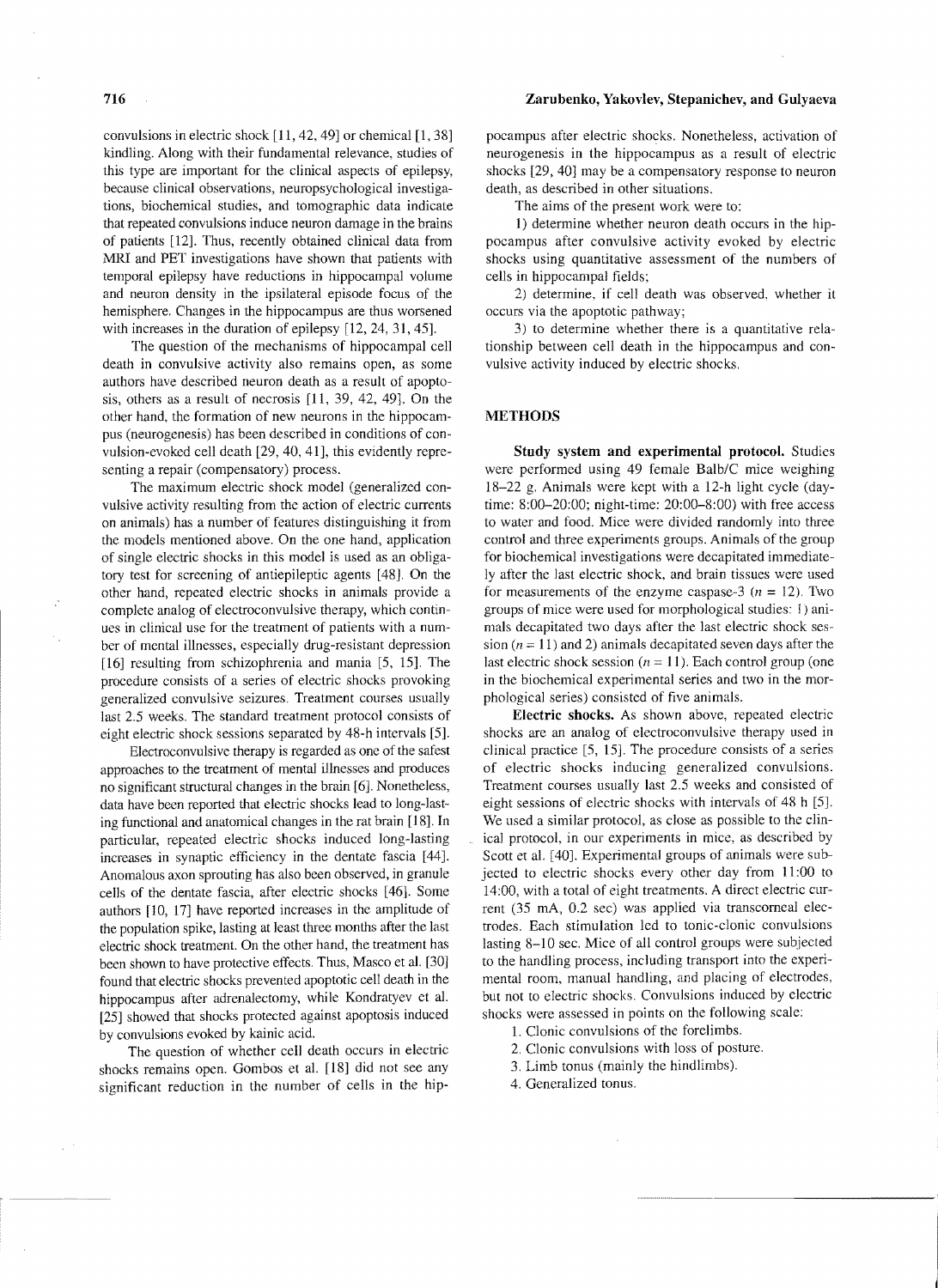#### Electroconvulsive Shock Induces Neuron Death in the Mouse Hippocampus 717

Estimation of caspase-3 activity. Animals for biochemical studies were decapitated and the cerebral cortex, hippocampus, and cerebellum were removed. Tissues were homogenized in extraction medium (20 mM HEPES pH 7.5, 10 mM KCl, 1.5 mM  $MgCl<sub>2</sub>$ , 1 mM dithiothreitol, 1 mM phenylmethylsulfonylfluoride, and 0.5 mM EDTA (all reagents from Sigma, USA) supplemented with protease inhibitors (aprotinin, pepstatin, and leupeptin  $(10 \mu g/ml)$ each), from ICN, USA) at a ratio of 1:5 (weight:volume) in a Potter S homogenizer (Teflon-glass, Federal Republic of Germany) at a speed of 1500 rpm. Homogenates were centrifuged at 14000g for 30 min at 4°C and supernatants were used for estimation of caspase-3 activity. Caspase-3 activity was measured by a fluorimetric method as described by Yakovlev et al. [3]. Supernatants (protein concentration 2 mg/ml) were incubated for 60 min at 37°C in reaction buffer (150 mM HEPES pH 7.5, 15% sucrose, 15 mM dithiothreitol, 0.15% CHAPS detergent, 1 mM EDTA (all reagents from Sigma, USA) as two parallel samples, one containing 50 µM N-acetyl-Asp-Glu-Val-Asn-7-amino-4trifluoromethylcoumarin (a fluorogenic substrate for caspase-3, from Biomol, USA) and the other containing  $25 \mu M$ N-acety l-Asp-Glu-Val-Asp-7 -amino-4-trifluoromethylcoumarin and  $5 \mu M$  N-acetyl-Asp-Glu-Val-Asp-CHO, a caspase-3 inhibitor (both from Biomol, USA). Fluorescence was recorded on a Hitachi F-3000 (Japan) spectrofluorimeter with excitation and emission wavelengths of 400 and 490 nm respectively. Enzyme activity was calculated from the differences in substrate degradation rates in samples containing and not containing the specific caspase-3 inhibitor. The fluorescence standard was 7-amino-4-tritluoromethylcoumarin (Sigma, USA). Protein concentrations in samples were determined as described by Bradford [9].

Morphological studies. For morphological analysis and immunohistochemical studies, mice were decapitated and brains were removed and placed in AFA fixative solution (96% ethanol:39% formalin:glacial acetic acid at a ratio of 7:2:1 by volume). After 2 h, brains were placed in 70% aqueous ethanol and were stored until used. Blocks of size 3-5 mm were cut from tissues, and these were embedded in paraffin. Frontal sections of thickness  $7 \mu m$  were cut and stained by the Nissl method with cresyl violet, and were used for quantitative analyses. Identitication of apoptotic cell death in brain seetions was performed using a method based on attachment of digoxigenin-labeled dUTP to the 3'-OH terminals of DNA fragments with terminal deoxynucleotidyltransferase (the TUNEL method). Seetions were deparaffinated in xylene and hydrated with a series of ethanol solutions of decreasing concentrations. After washing with PBS, sections were treated with a mixture of ethanol and acetone (1:1 by volume) for 10 min, washed again with PBS, and loaded with proteinase K (20 mg/ml in 25 mM Tris-HCl pH 6.0) for 15 min. Further processing was with an Apoptag kit (Intergen, USA), used in accord

with the manufacturer's instructions. After the procedure, sections were stained with 1% methylene green.

Hippocampal neuron counts were performed on preparations stained by the Nissl method. Four sections were taken from each brain at the level of the dorsal hippocampus, -1.46 to -2.06 mm from the bregma, with intervals of 140 μm between sections. Sections for analysis were selected at random. Neuron numbers were assessed in hippocampal field CA1 in strips of length  $400 \mu m$  ( $\times$ 400), and in field CA3 in rectangles of size  $300 \times 400 \mu m$  ( $\times 400$ ), and in the dentate fascia in three fields of vision of size  $150 \times 110 \,\mu m$ (xIOOO), selected randomly. Cell counts were made using images obtained with a Camedia-4000 digital camera (Olympus Optical, USA) fitted to an Olympus CX-41 microscope (Olympus Optical, Japan). Image processing and cell counts were performed using the Image-PRO Plus program. Neuron densities in hippocampal and dentate fascia fields (numbers of neurons per section) for each animal were expressed as the arithmetic mean neuron density for four sections.

Statistical processing and analysis of results were performed on Statistica for Windows. The significance of differences was assessed using the  $t$  test for independent variables. Relationships between behavioral, morphological, and biochemical data were assessed by Spearman rank correlation analysis.

## RESULTS

Morphological studies of brain sections from mice of the control and experimental groups showed no altered cells. Thus, we observed no signs of marked neurodegeneration due to electric shocks. Nonetheless, analysis demonstrated significant reductions in the neuron density in hippocampal field CA I in the brains of animals treated with eleetric shocks. Comparison of control animals with experimental animals decapitated two days after the last electric shock session demonstrated a small (by 10%) but statistically significant  $(p < 0.02)$  decrease in the number of cells in field CA1 (Fig. 1). The number of cells in field CA1 in mice decapitated seven days after the last eleetric shock was also significantly less than in controls (by  $6\%$ ;  $p < 0.04$ ) (Fig. I).

Counts of cell density in hippocampal field CA3 revealed no significant differences between the control and experimental groups of animals  $(262.8 \pm 5.3, 254.2 \pm 6.0,$ and  $247.2 \pm 5.8$  cells per section in the control group and mice two and seven days after the last electric shock session respectively).

In the dentate fascia, neuron density two days after eleetric shocks were no different from control, though there was a significant difference between control animals and animals decapitated seven days after the last electric shock (by 5%;  $p < 0.03$ ) (Fig. 2).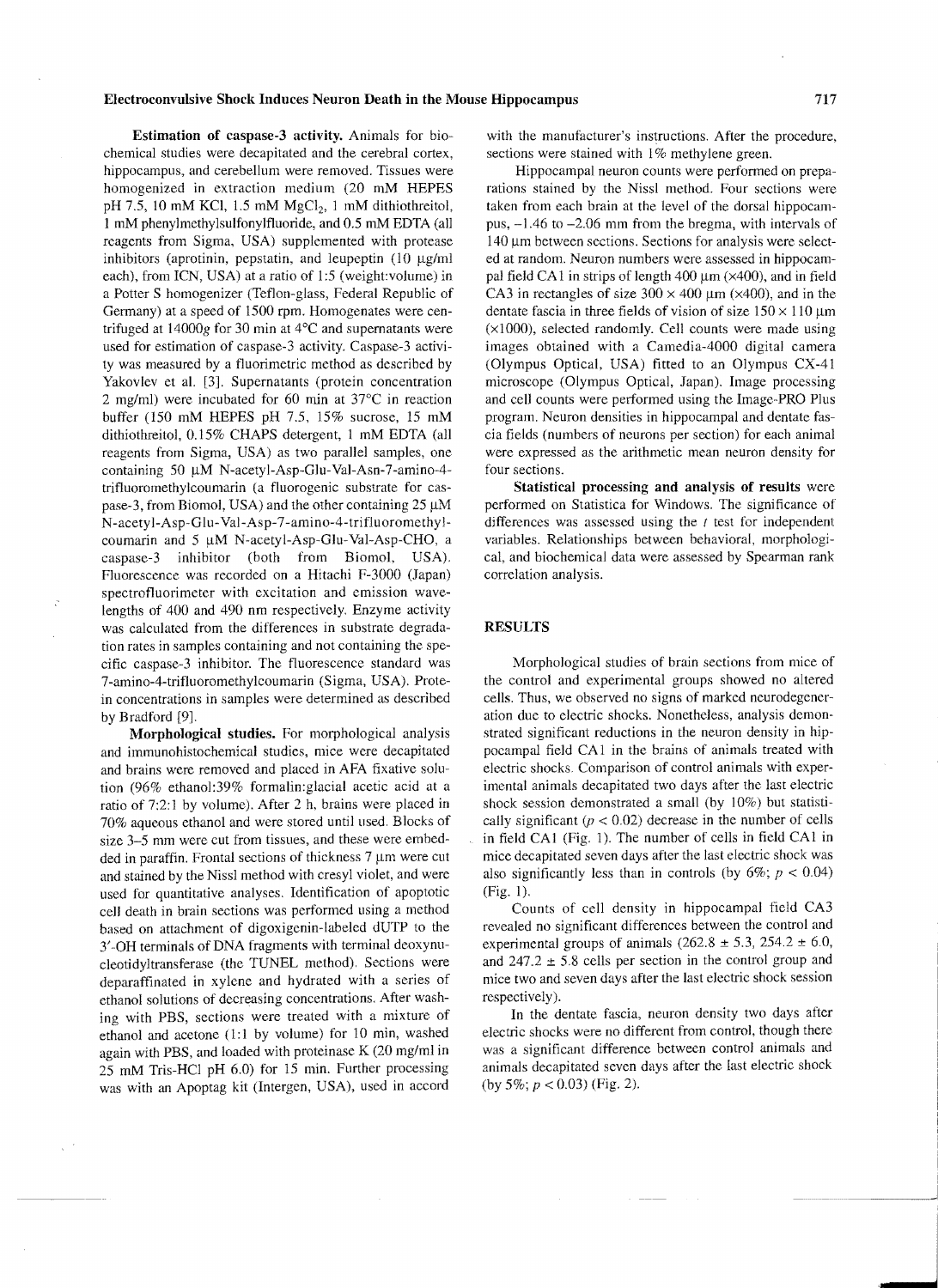718 Zarubenko, Yakovlev, Stepanichev, and Gulyaeva



Fig. I. Effects of electric shock-induced convulsions on the numbers of cells in hippocampal field CA I in mice. The vertical axis shows cell density, neurons/section. Columns show data for groups of animals: the white column shows controls, the shaded column shows experimental animals two days after the last electric shock session, and the black column shows experimental animals seven days after the last electric shock session.  $\mu$  < 0.05, Student's t test.

Spearman correlation analysis revealed a significant inverse correlation between the severity of convulsions on the four-point scale and the number of cells in hippocampal field CA1 ( $r = -0.53$ ;  $p < 0.002$ ;  $n = 32$ ). The inverse correlation between the number of cells in the dentate fascia and the severity of convulsions was less marked and was a tendency  $(r = -0.33; p < 0.07; n = 32)$ .

Immunohistochemical staining for apoptosis did not reveal apoptotic nuclei in the hippocampus of animals of the control or experimental groups.

Measurement of caspase-3 activity in the cerebral cortex revealed no significant difference between experimental and control animals (see Table I). Comparison of caspase-3 activity in the cerebellum also revealed no significant difference between groups (see Table 1). Caspase-3 activity in the hippocampus of mice subjected to electric shocks was significantly decreased compared with the level of enzyme activity in the control group (by  $21\%$ ;  $p < 0.005$ ). Caspase-3 activity in the hippocampus of control and experimental animals correlated significantly with the staging of convulsions, such that lower enzyme activity levels corresponded to more marked convulsions ( $r = -0.547$ ;  $p < 0.03$ ;  $n = 17$ ).

#### DISCUSSION

This study reports the first quantitative analysis of cells in the hippocampus after convulsions induced by repeated electric shocks. A small (5-10%) but significant decrease in the number of cells in field CA I and the dentate fascia was found in experimental animals. Thus, the answer to the *first question* addressed in this study is positive: neuron death in the hippocampus does occur in electric shocks. Overall, cell death in field CA1 was more marked than in the dentate fascia. This may be associated



Pig. 2. Effects of electric shock-induced convulsions on cell numbers in the dentate fascia in mice. For further details see caption to Fig. 1

with the different susceptibilities of these hippocampal zones. Another possible explanation of this difference may be the fact that it was in the subgranular zone of the dentate fascia that Scott et al. [40] observed marked neurogenesis after convulsions induced by electric shocks applied using the protocol also used here. Despite the fact that this study did not include quantitative assessment of increases in cells, it can be suggested that the neurogenesis observed was reparative in nature, i.e., the increase in neurogenesis in this situation resulted from death of a proportion of the cells. It is interesting to note that similar results have also been obtained in humans given courses of electroconvulsive therapy: neurogenesis was increased in the dentate fascia of these patients [13]. Thus, cell death may be the stimulus for increased neurogenesis as a compensatory mechanism in a variety of lesions [19]. This partial compensation of the number of cells in the dentate fascia may explain the results obtained in the present study. It should be noted that the small but significant decrease in the number of neurons in the dentate fascia of mice could be detected at seven days (but not at two days) after electric shocks. This may be evidence that unlike the situation in field CA I, neurons in the dentate fascia show progressive continuing death over a longer period after the end of the stimulus. In electric shocks, death may afflict both "old" neurons and neurons appearing in response to convulsive activity-induced neurogenesis but not surviving for various reasons.

The small (in absolute terms) decrease in neuron density may explain the fact that previous morphological analysis did not allow the investigators to detect this phenomenon [18]. Support for the absence of cell death in electric shock in animals, considering data on the absence of neuronal markers in the blood of patients given electroconvulsive therapy [6], also creates the impression that cell death does not occur in convulsions induced by electric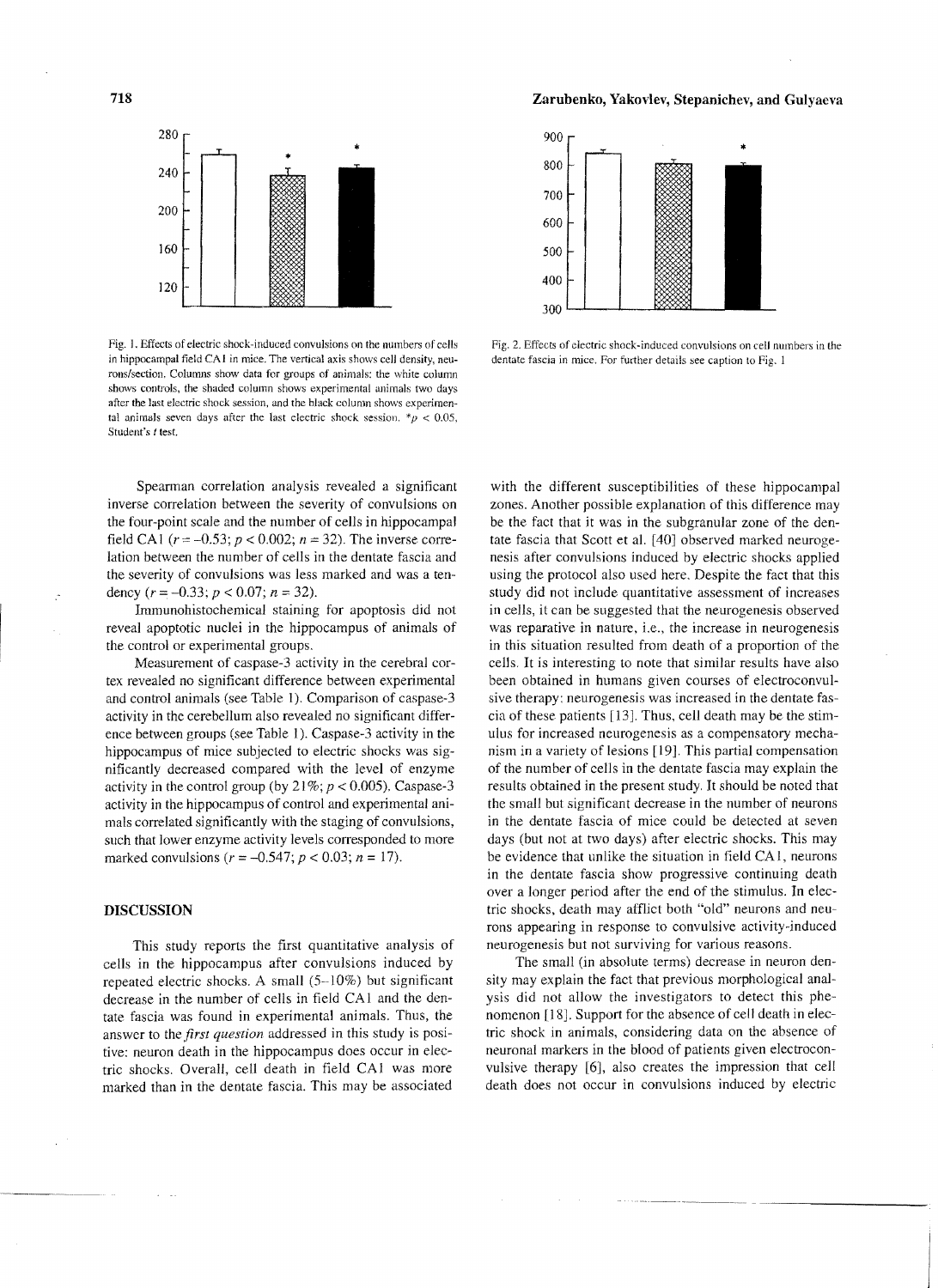#### **Electroconvulsive Shock Induces Neuron Death in the Mouse Hippocampus 719**

| Group of mice  | 11 | Brain area         |                  |                  |
|----------------|----|--------------------|------------------|------------------|
|                |    | hippocampus        | cerebral cortex  | cerebellum       |
| Control        |    | $953.8 \pm 89.1$   | $744.0 \pm 90.2$ | $396.2 \pm 42.8$ |
| Electric shock |    | $752.9 \pm 21.9^*$ | $817.8 \pm 40.2$ | $447.7 \pm 41.6$ |

TABLE J. Caspase-3 Activity (finol substrate/min/mg protein) in Brain Areas of *Balb/C* Mice after Electric Shocks

Notes. \*Significant difference from control,  $p < 0.005$ , Student's *t* test.

shocks. The detailed quantitative analysis conducted in the present studies demonstrates the converse.

The *second question* addressed in the present study was associated with the possible involvement of apoptotic neuron death in electric shock-induced neurodegeneration. Despite the formally negative data, the answer to this question may be ambiguous. On the one hand, in fact, it can be suggested that the observed cell death is not associated with apoptosis, as immunohistochemical staining did not demonstrate apoptotic nuclei. Furthermore, rather than the increase in caspase-3 activity expected in the hippocampus in the presence of apoptosis, we observed a decrease in caspase-3 activity in the hippocampus of experimental animals. Furthermore, this decrease (by some 20%) was even more marked than the level of cell death in hippocampal field CA1 and the dentate fascia  $(5-10\%)$ . Brain sections stained by the Nissl method showed no necrotic cells or signs of glial activation.

However, despite the absence of evidence supporting apoptotic death, we cannot exclude it. Firstly, it can be suggested that most cell death in field CA 1 occurs quite rapidly after the first electric shock sessions. Secondly, if we suggest that cell death in the hippocampus occurs gradually, then our results show that an average of some 0.25-0.5% of field CAl cells die per day. Since the total number of cells counted in field CAl was 240-260, we were able to see no more than one relevant cell per section in our studies. Similar results were also obtained in the dentate fascia. It should also be noted that apoptotic cells do not remain in the tissue for long periods of time, but are rapidly eliminated by phagocytosis. In other words, our experiments would not be able to demonstrate small numbers of apoptotic cells. Thirdly, despite the prevailing view that activation of caspase-3 is mainly associated with apoptosis of nerve cells, data contradicting this view have also been obtained. Thus, mechanisms of apoptosis without caspase-3 activation have been observed [14]. Caspase activation in turn does not always lead to apoptosis, but may be involved in the mechanisms of neuroplasticity [3, 4, 20, 26-28]. Data obtained by Mattson et aL [32, 33] indicate that the enzymes of the apoptotic cascade may alter signaling associated with synaptic plasticity. In particular, it has been established that caspase-3 can be activated locally in synapses and dendrites without affecting nuclear processes and, consequently, not obligately leading the neuron to apoptosis. Thus, increases

in caspase-3 activity are not always evidence of increases in apoptotic processes and, conversely, the presence of apoptosis is not always associated with activation of caspase-3. It should also be noted that recent studies have yielded data on the realization of other, caspase-3-independent, pathways of brain neuron death coexisting with apoptotic and necrotic cell death [43]. In view of these points, we can neither confirm nor exclude neuron death by the apoptotic pathway in the electric shock model used here.

The *third question* addressed in this study related to the possible connection between neuron death and convulsive activity. Despite the fact that the existence of a significant correlation is not evidence for a cause-effect relationship between parameters, the significant inverse correlation between the severity of convulsive activity and neuron density in hippocampal field CAl suggests that neuron death in this field is a result of convulsions. That fact that this correlation in the dentate fascia was only a tendency may be associated with possible "masking" of such a relationship by increases in neurogenesis in this part of the hippocampus in conditions of electric shocks ([13,44], see discussion above). The inverse correlation between the severity of convulsions and caspase-3 activity would appear to be a direct reflection of cell death due to electric shocks, if we suggest that the mean enzyme activity in cells is not significantly altered by its actions. Our data allow us to provide a positive response to the question of the link between convulsive activity in electric shock and cell death in particular regions of the hippocampus. The experimental conditions (the impossibility of fixing brains for morphological studies and simultaneously measuring caspase-3 within them) prevented analysis of direct correlational relationships between caspase-3 activity and hippocampal neuron death. However, considering the inverse correlations between each of these parameters and convulsive activity, we can suggest that decreases in caspase-3 activity in conditions of increased convulsive activity are associated primarily with neuron death.

In a recent review [22], Holmes analyzed published data relating to brain damage evoked by convulsive activity and noted that neuron death after repeated convulsions is not as marked as in status epilepticus. This is documented particularly in models of kindling, but has not been demonstrated in conditions of repeated electric shocks [18]. This makes it all the more surprising that a single convulsion can lead to apoptosis of neurons in the brain [8]. Despite the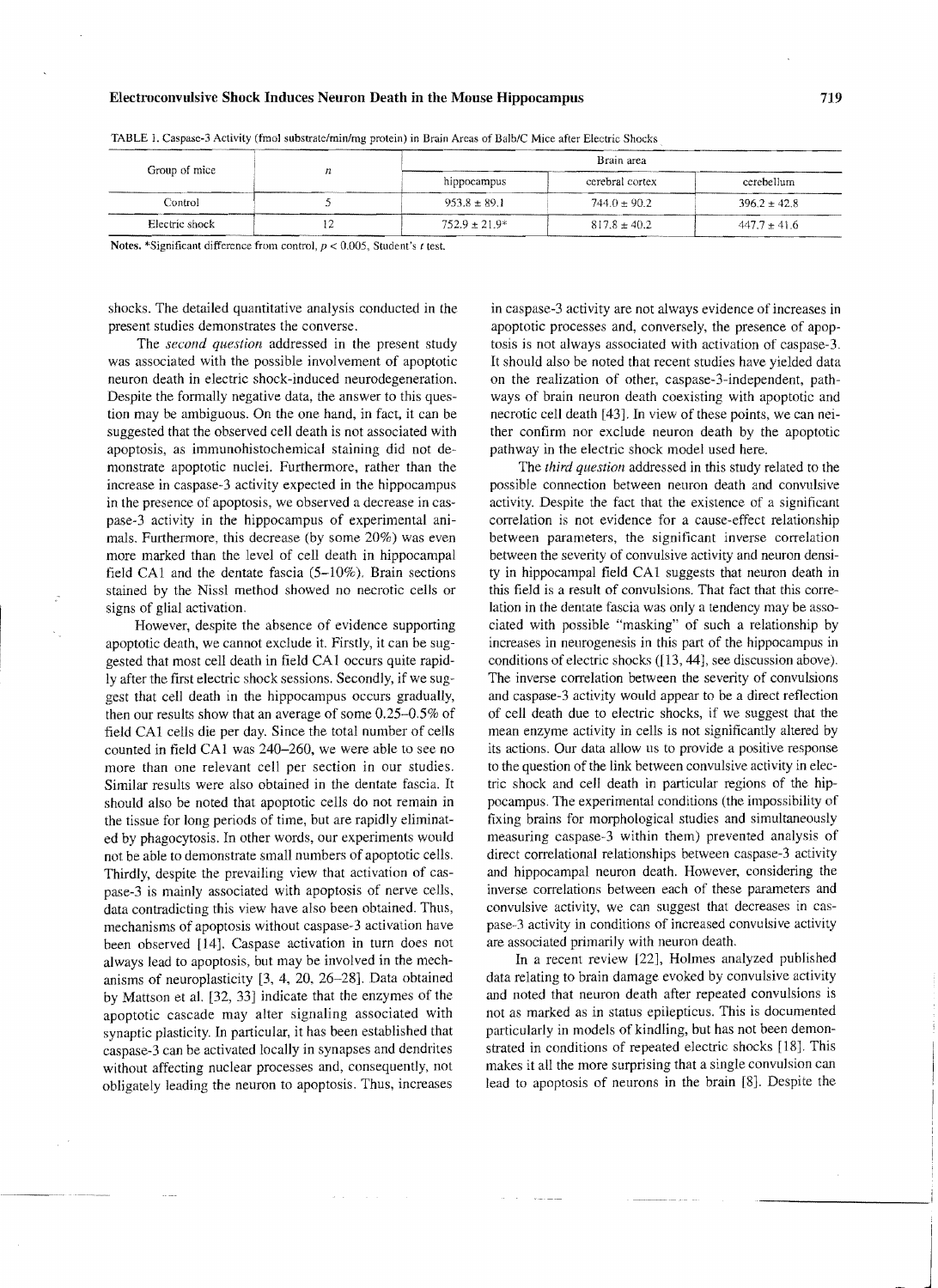absence of support for cell death as a result of electric shocks in previously published reports, many authors have observed long-lived neuronal changes after such shocks. Increases in metabolism were demonstrated [37], along with increases in *fosB* gene expression, whose target is the gene encoding one of the subunits of the NMDA receptor [2l], and long-lasting increases in population spike amplitude in the dentate fascia [10, 44]. Despite support from several authors for the view that electric shock is not a cause of significant structural damage [34, 37] in the brain, longlasting shock-induced sprouting has been demonstrated in the dentate fascia [18].

#### **CONCLUSION**

The data reported here support the concept that significant functional changes following repeated electric shocks do occur; they deepen our understanding of this phenomenon by providing direct evidence for a moderate (up to 10%) but significant level of neuron death in particular parts of the hippocampus due to shocks. The inverse correlations between the numbers of cells and the severity of convulsions suggests that convulsions are the main cause of neuron death induced by electric shocks. The approaches used here did not allow us to establish definitively whether neuron death occurs by apoptosis, though they exclude necrotic processes.

This study was supported by the Russian Fund for Basic Research (Grant No. 01-04-49476).

#### **REFERENCES**

- 1. T. V. Pavlova, A. A. Yakovlev, M. Yu. Stepanichev, A. M. Mendzheritskii, and N. V. GUlyaeva, "Pentylenetetrazolium kindling induces activation of caspase-3 in the rat brain," Zh. *Vyssh. Nerv. Deyat.,* 53, No. I, 110-112 (2003).
- 2. M. Yu. Stepanichev, I. M. Zdobnova, I. I. Zarubenko, M. V. Onufriev, Yu. V. Moiseeva, L. I. Chernyavskaya, and N. V. Gulyaeva, "The intensity of convulsive activity correlates with oxidative stress and apoptosis in the rat hippocampus using the kainate model," *Neirokhimlya,* 17, No.3, 189-191 (2000).
- 3. A. A. Yakovlev, M. V. Onufriev, M. Yu. Stepanichev, K. Braun, and N. V. Gulyaeva, "Caspase-3 activity in brain areas of various rodent species," *Neirokhimiya*, 18, No. 1, 41-43 (2001).
- 4. A. A. Yakovlev, T, P. Semenova, S. G. Kolaeva. M. V. Onufriev, S. L. Mikhalev, and N. V. Gulyaeva, "Changes in caspase-3 activity in brain areas of the ground squirrel *Citellus undulates* during the hibernation cycle," *Neirokhimiya,* 19, No. 1,33-36 (2002).
- 5. R. Abrams, *Electroconvulsive Therapy,* Oxford University Press, New York (1992).
- 6. M. W. Agelink, J. Andrich, T. Postert, U. Würzinger, T. Zeit, P. Klotz, and H. Przuntek, "Relation between electroconvulsive therapy, cognitive side effects, neuron specific enolase, and protein S-100," J. Neurol, Neurosurg. Psychiat., 71, 394-396 (2001).
- 7. Y. Ben-Ari, "Limbic seizure and brain damage produced by kainic acid: mechanisms and relevance to human temporal lobe epilepsy," *Neurosci.,* 14, 375-403 (1985).

### Zarubenko, Yakovlev, Stepanichev, and Gulyaeva

- 8. J. Bengzon, Z. Kokaia, E. Elmer, A. Nanobashvili, M. Kokaia, and O. Lindvall. "Apoptosis and proliferation of dentate gyrus neurons after single and intermittent limbic seizures," *Proc. Natl. Acad. Sci. USA,* 94,10432-10437 (1997).
- 9. M. M. Bradford, "A rapid and sensitive method for the quantitation of microgram quantities of protein using the principle of protein binding," *Anal. Biochem.,* 72, 248-254 (1976).
- 10. W. M. Burnham, G. A. Cottrell, D. Diosy, and R. J. Racine, "Longterm changes in entorhinal-dentate evoked potentials induced by electroconvulsive shock seizures in rats," *Brain Res.,* 698, 180-184 (1995).
- II. 1. E. Cavazos, I. Das, and T. P. Sutula, "Neuronal loss induced in limbic pathways by kindling. Evidence for induction of hippocampal sclerosis by repeated brief seizures," *J. Neurosci.*, **14**, 3106-3121 (1994).
- 12. J. S. Duncan, "MRI studies. Do seizures damage the brain?" *Progr. Braill Res.,* 135, 253-261 (2002),
- 13. P. S. Eriksson, E. Perfilieva, T. Bjork-Eriksson, A. M. Alborn, C. Nordberg, D. A. Peterson. and F H. Gage, "Neurogenesis in the adult human hippocampus," *Nature. Med..* 4,1313-1317 (1998).
- 14. B. Fadel, S. Orrenius, and B. Zhivotovksy, "The most unkindest cut of all: on the multiple roles of mammalian caspases," *Leukemia*, 14, 1514-1525 (2000).
- 15. M. Fink, "How does electroconvulsive therapy work?" *Neuropharmacol ..* 3, 73-82 (1990).
- 16. R. M. Giles, "Electroconvulsive therapy: time to bring it out of the shadows," J. *Amer. Med. Assoc.,* 2S5, 1346-1348 (2001).
- 17. Z. Gombos, A. Mendonca, R. J. Racine, G. A. Cottrell, and W. M. Burnham, "Long-term enhancement of entorhinal-dentate evoked potentials following 'modified' ECS in the rat," *Brain Res.,*  766,168-172 (1997).
- 18. Z. Gombos, A. Spiller, G. A. Cottrell, R. J. Racine, and W. M. Burnham, "Mossy fiber sprouting induced by repeated electroconvulsive shock seizures:' *Brain Res.,* 844, 28-33 (1999).
- 19. E. Gould and P. Tanapat, "Lesion-induced proliferation of neuronal progenitors in the dentate gyrus of adult rat," *Neurosci ..* 80, 427-436 (1997).
- 20. N. V. Gulyaeva. I. E. Kudryashov, and I. V. Kudryashova, "Caspase activity is essential for long-term potentiation," *J. Neurosci. Res.*, 73, 853-864 (2003).
- 21. N. Hiroi, G. J. Marek, J. R. Brown, H. Ye, F. Saudou, V. A. Vaidya, R. S. Duman, M, E. Greenberg, and E. J. Nestler. "Essential role of the *fosB* gene in molecular, cellular, and behavioral actions of chronic electroconvulsive seizures," J. *Neurosci.,* 18, 6952-6962 (1998).
- 22. G. L. Holmes, "Seizure-induced neuronal injury: animal data," *Neurology.* 59. Supp!. 5, S3-S6 (2002).
- 23. G. I. Holmes and Y. Ben-Ari, "The neurobiology and consequences of epilepsy in the developing brain," *Pediatric Res.,* 49, 320-325 (2001).
- 24. R. Kalviainen and T. Salmenpera, "Do recurrent seizures cause neuronal damage? A series of studies with MRI volumetry in adults with partial epilepsy," *Progr. Brain Res.,* 135, 279-295 (2002).
- 25. A. Kondratyev, N. Sahibzada, and K. Gale, "Electroconvulsive shock exposure prevents neuronal apoptosis after kainic acid-evoked status epilepticus," *Brain Res. Mol. Brain Res.,* 91, 1-13 (2001).
- 26. L E. Kudryashov, M. V. Onufriev, I. V. Kudryashova, and N. V. Gu-Iyaeva, "Periods of postnatal maturation of hippocampal: synaptic modifications and neuronal disconnection," *Dev. Brain Res., 132,*  113-120 (2001).
- 27. I. Kudryashov, A. Yakovlev, I. Kudryashova, and N. Gulyaeva, "Footshock stress alters early postnatal development of electrophysiological responses and caspase-3 activity in rat hippocampus," *Neurosci. Lett.,* 332, 95-98 (2002).